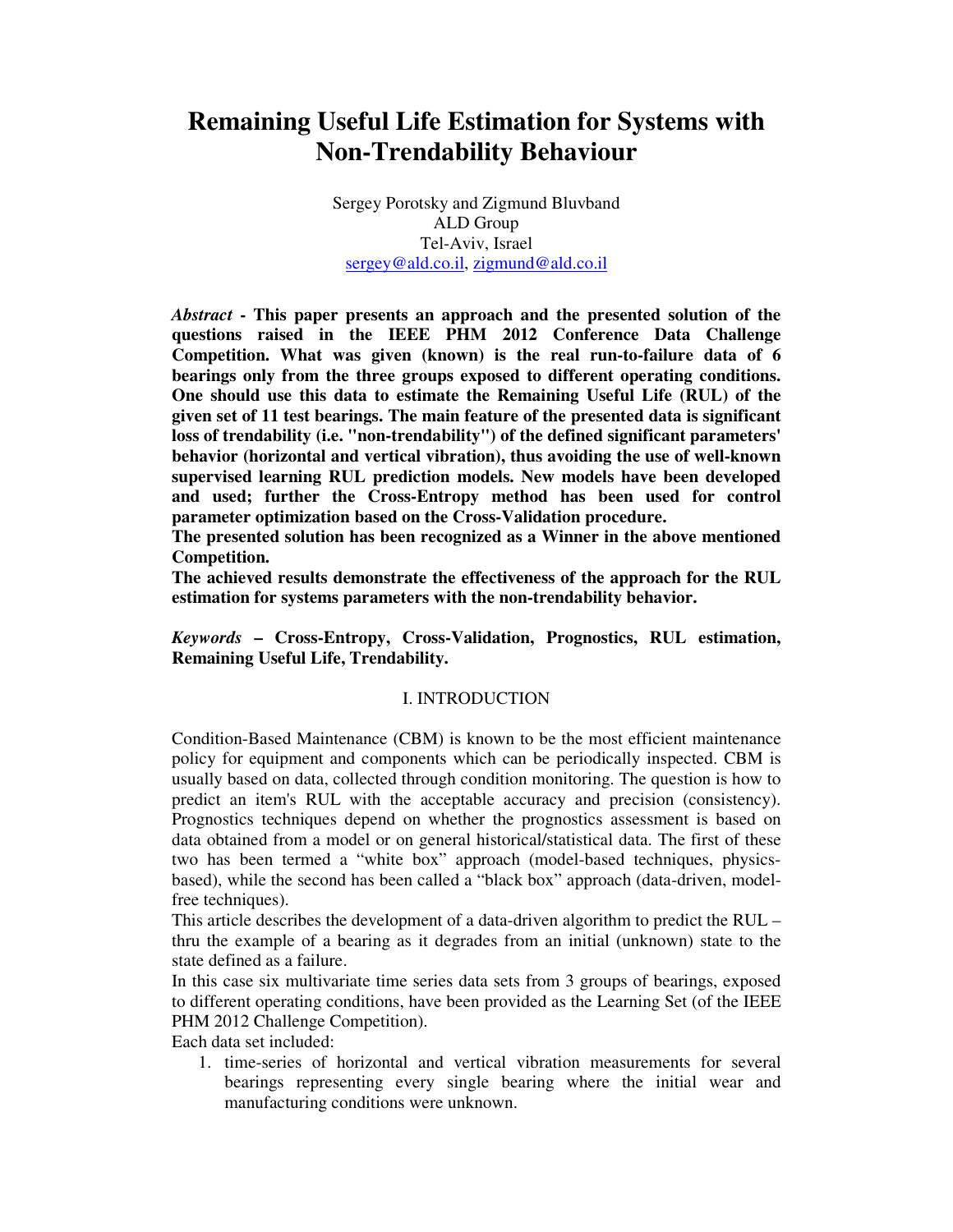2. temperature measurements

Test sets contained examples of units that run some time prior to failure. The 11 test sets are used to predict the RUL of the bearings and evaluate the accuracy of solutions submitted.

This rest of the paper is organized as follows:

- Detailed analysis of the data sets, provided by the Challenge Competition, is presented in section "Experimental Data".
- Section "Data-Driven Prognostics" discusses wide-known data-driven prognostics approaches and reasons for their inappropriateness for the presented data sets.
- The proposed prediction algorithm is presented in section "RUL Estimation" Approach".
- Importance of the prediction accuracy and different predictability measures, as absolute and relative accuracy, is discussed in section "Accuracy Criteria".
- Some aspects of the Cross-Validation performing are discussed in section "Training of the proposed model".
- To support the optimization of model control parameters, the Cross-Entropy Global Optimization Method is proposed, brief description of this method is presented in section "Cross-Entropy Method".
- Section "Case study" discusses the output results, as the proposed model is validated using real vibration monitoring data collected in the field from bearings, and a comparative study is performed.
- The final section presents the conclusions.

# II. EXPERIMENTAL DATA

The Learning Set includes operational data (time-series of horizontal and vertical vibration measurements) from 6 different bearings, more exactly, 2 bearings for each of 3 groups exposed to different operating conditions [1].

In each Learning Data Set, the unknown bearing was run for a variable time until failure. The lengths of the runs varied, with the minimum run length of 5,150 sec and the maximum length of 28,030 sec.

The Test Set included operational data from 11 different units – five from the first operating conditions, five from the second, and one bearing from the third operating conditions.

In each Test Data Set, the unknown bearing was run for a variable time until the failure, but researchers have got only truncated time-series, i.e. according to some time before failure:

- a) The lengths of the truncated (known for researches) runs are essentially varied, with the minimum of 1,720 sec and the maximum of 23,020 sec.
- b) Vibration measurements were performed every 10 sec within 0.1 sec slot with period  $\sim$  40 usec (2,560 measurements per 0.1 sec).
- c) The Learning and Test Sets also included temperature measurements (with period 0.1 sec), but only for 10 bearings from all 17. (Here comes the question how to use this data? For the time being we have used temperature measurements time-series only for quality analysis).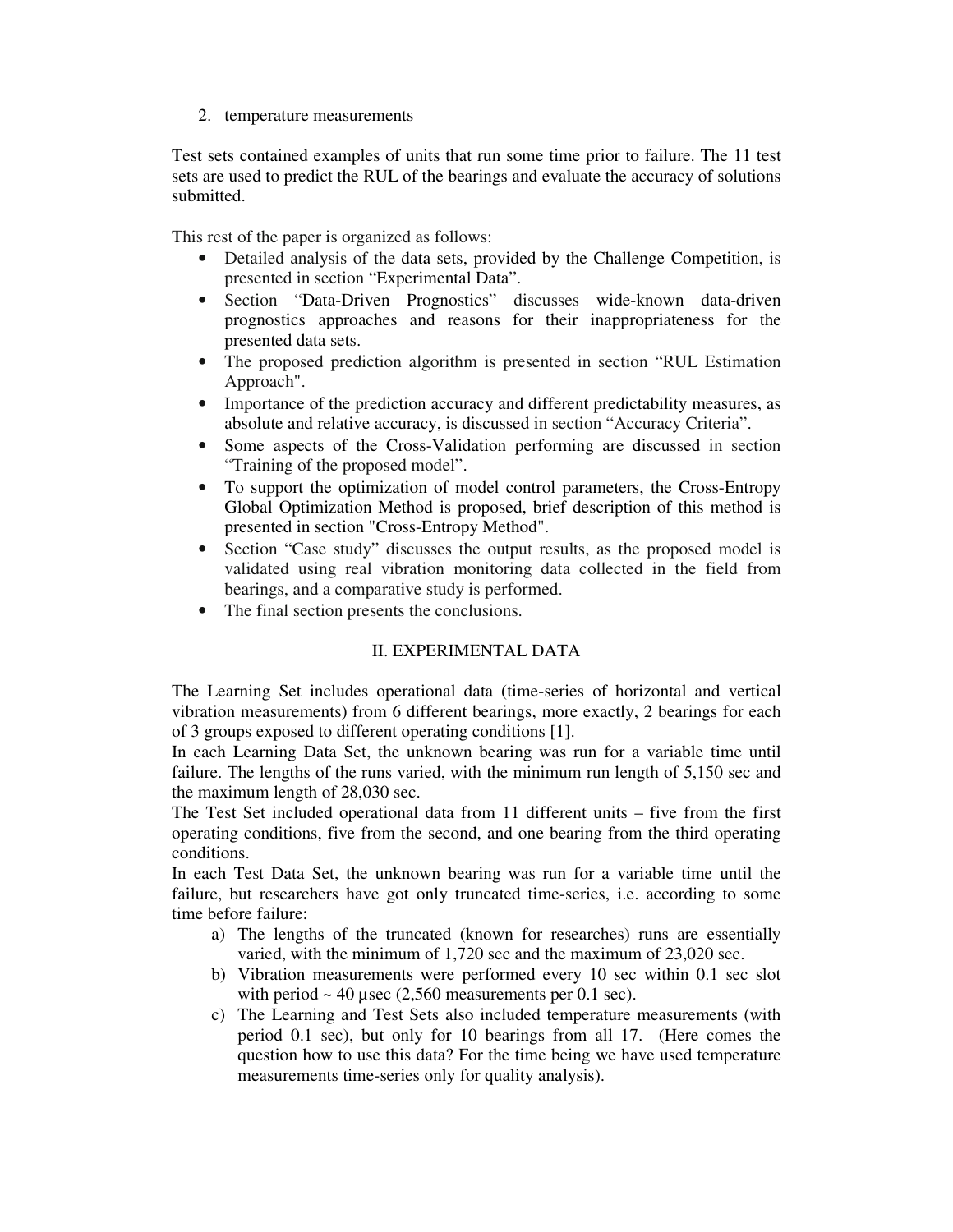The plot in Figure 1 shows typical example of vibration measurements for the first bearing of the first Operating Conditions group in the Learning Set [2]. It is clear, that until last 1/3 of the full time-series the trendability of the vibration behavior is absent. Given this" non-trendability" in the data, it is impossible to easily observe any trends in the data seeking for possible correlation to the degradation in the bearing. Reason for the loss of trendability is the abnormal conditions of bearing working – large radial force applied on the bearing  $(4,000 \text{ N}$  in the first operating conditions,  $4,200 \text{ N}$  in the second operating conditions and 5,000 N in the third operating conditions). Due to such abnormal conditions, the bearings' time lives were only 1 to 7 hours.

#### III. DATA-DRIVEN PROGNOSTICS

If case when the measured data are very noisy (as shown on fig. 1), it is impossible to use them directly. Therefore, the first task is to perform de-noising. There are two different ways to perform de-noising: Trendability dependent de-noising and Trendability independent de-noising. Most of the data-driven RUL predicted methods are oriented for Trendability Statistics. Examples of such statistics are following:

- NASA Aircraft Engine Data Base [3]
- NASA Bearing Data Base [3]
- Bearing Data Base of Gould Pumps at a Canadian Kraft Pulp Mill Company [4]
- Etc.



Fig. 1. Vibration changing depending of time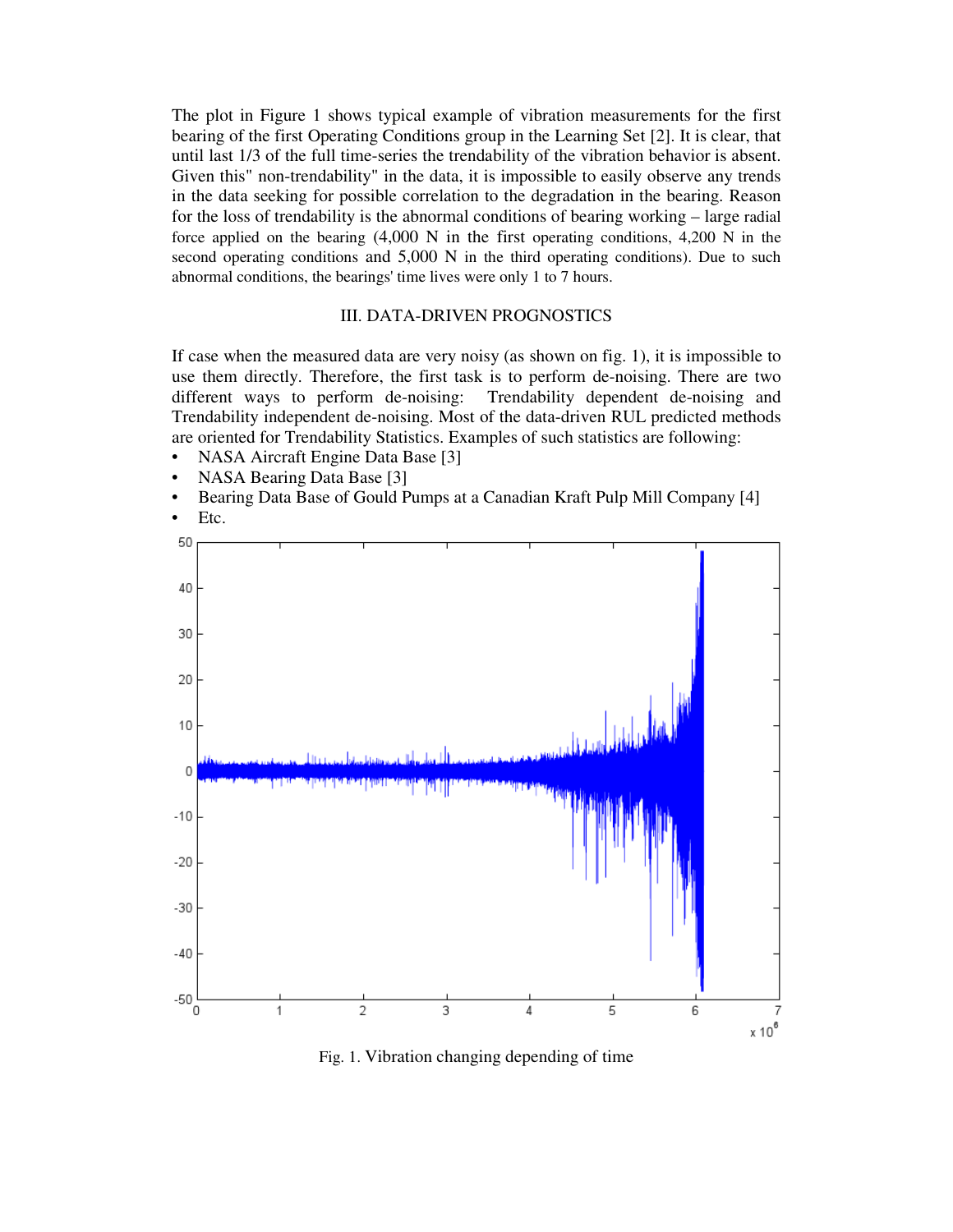The plot in Figure 2 shows typical example of the Trendability Statistics, see [3], for the Unit number 2 and Sensor number 2 of the data set FD001. For such trendability statistics many approaches are developed. One of the first historical methods, proposed for deteriorating system with single critical parameter (e.g., tires) was based on random process prediction and construction of a conditional failure probability function [5]. In that case the item condition was referred to the clearly defined technical state of the item, identified by known values of critical parameter and corresponding operating time.

In [6] the Similarity-Based Prognostics Approach was used to predict RUL for NASA Aircraft Engine Data Base [3], in [7] Artificial Neural Networks have been considered for Bearing RUL prediction from Data Base [4], and in [8] the Adaptive Neuro-Fuzzy Inference System is used to predict RUL for NASA Bearings Data Base [3].

In case the parameter behavior isn't trendable, but with certain periodicity, some other methods may be used. For example, for data base "CalIt2 Building People Counts Data Set"[9] in [10] Markov-Modulated Poisson Processes models were developed. The plot in Figure 3 shows typical example of the Non-Trendable, but still periodical Statistics.

Unfortunately, for the non-trendable and non-periodical statistics the above mentioned and other wide-known prognostics models are not applicable.

## IV. RUL ESTIMATION APPROACH

Preliminary analysis of the given statistics did not pointed out a clear significance of the Temperature measurements for the RUL prediction, due to the following reasons:

- Temperature measurements were performed only for 10 bearings (4 from Learning Data Set and 6 from Test Data Set) from all 17 bearings
- Changing of Temperature are very similar for all 9 bearings (increasing and after this almost constant– plateau), but essentially different for bearing number 1 from first Operational Conditions Group (double increasing and plateau).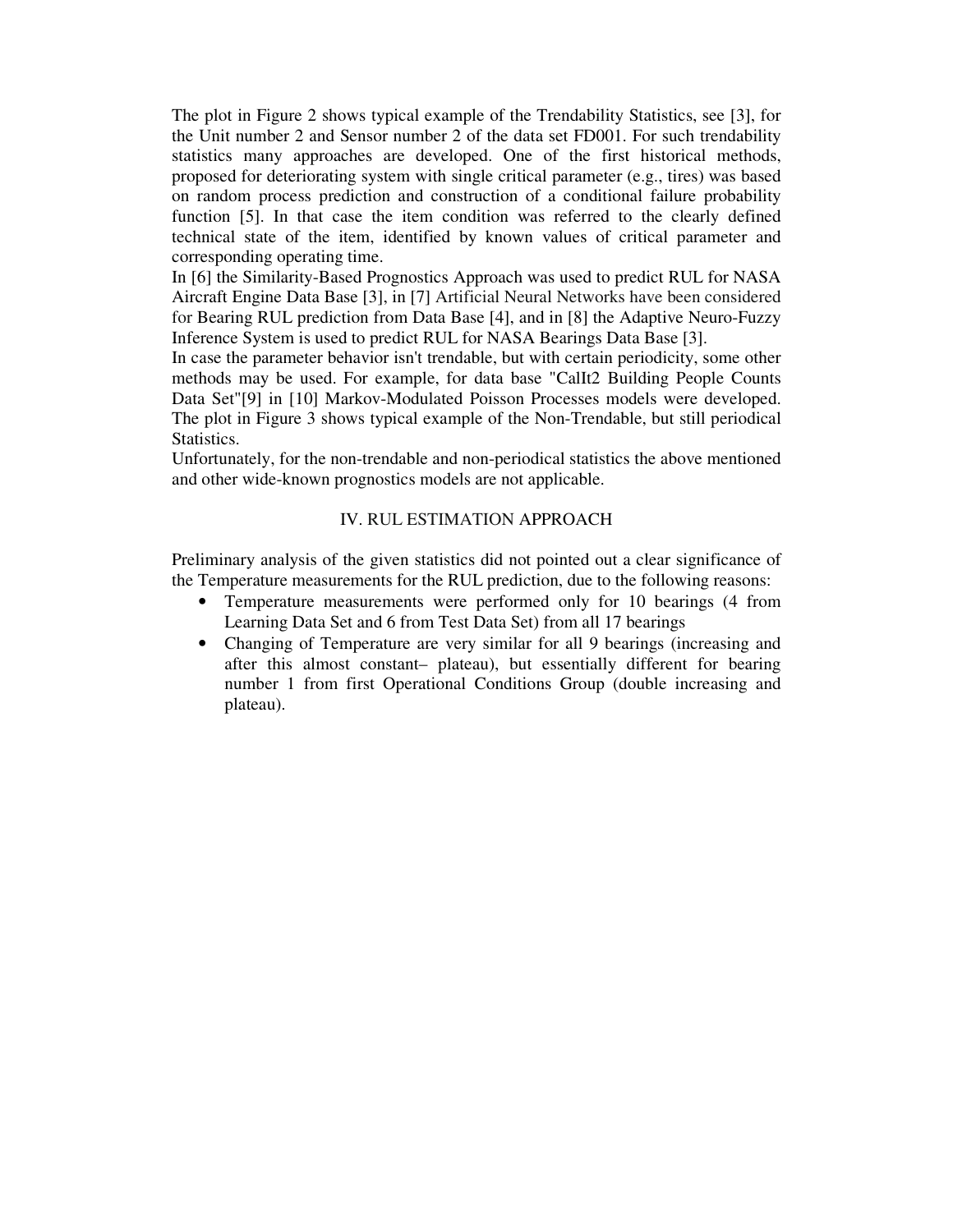

Fig.2. Typical plot of the trendability parameter behavior

Therefore for quantitative analysis we decided to use only vibration parameters. Due to the loss of the trendability, it was impossible to perform de-noising (smoothing) and consequently - RUL prediction directly for vibration parameters. So, instead of directly measured vibration values, we proposed to use accumulated values. In current statistics the vibration values are measured by means of accelerometer as acceleration, in units "g" [2]. Physically the power at the moment t (both for platform and balls) is proportional to the acceleration, and current (instantaneous) degradation is proportional to the power. Thus, accumulated degradation for interval [0…t] is proportional to the accumulated acceleration. Certainly, because the influence of the acceleration on the degradation isn't uniform, we have to take into account following aspects:

- influence of the recent acceleration (e.g., acceleration at the time  $=$  current time  $-$ 100) is more significant than influence of the older one (e.g., at the time = current time - 1000);
- influence of the large acceleration is more significant than of the low acceleration (e.g., influence of the acceleration  $= 10$ g will be 12...15 times stronger than influence of the acceleration  $= 1g$ )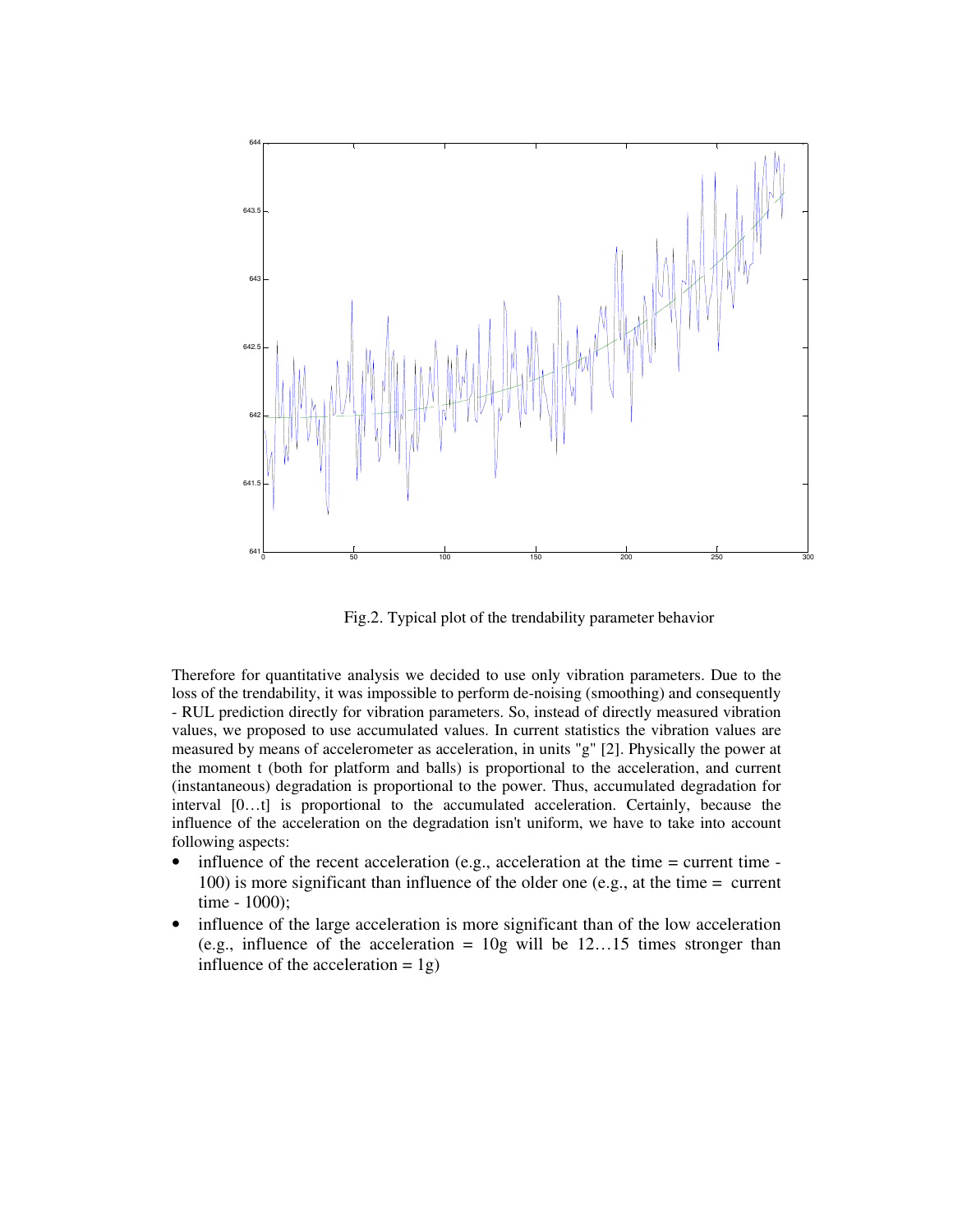

Fig. 3. Number of people entering a building over time

So, for the accumulated degradation of the single bearing at the slot t we propose to use following expression:

$$
D(t) = \sum_{i=1}^{t} \sum_{j=1}^{2560} F(V(i, j))R(i)/2560,
$$

where:

- F is a function to take into account influence of the acceleration value
- R is a function to take into account influence of the time
- t and i are numbers of slots for the considered bearing
- j is number of measurement within slot i (in our case,  $j = 1...2560$ )
- $V(i, j)$  is the vibration
- Current time  $= 10t$  (in sec)

We didn't attempt to analyze the input data to understand features, presented in the data sets, more clear. So, we have used different types of the F and R functions. Function R may be following:

- Exponential,  $R = e^{(-\alpha (t - i))}$
- Normalized Exponential,  $R = \frac{e^{(-\alpha(t-i))}}{t}$  ( $\sum_{i=1}^{n}$ *t*  $i=1$  $e^{(-\alpha_{(t-i)})}$
- Polynomial Type 1,  $R = (i/t)^{\alpha}$
- Polynomial Type 2,  $R = (t i + 1)$ <sup> $\alpha$ </sup>
- Normalized Polynomial, etc.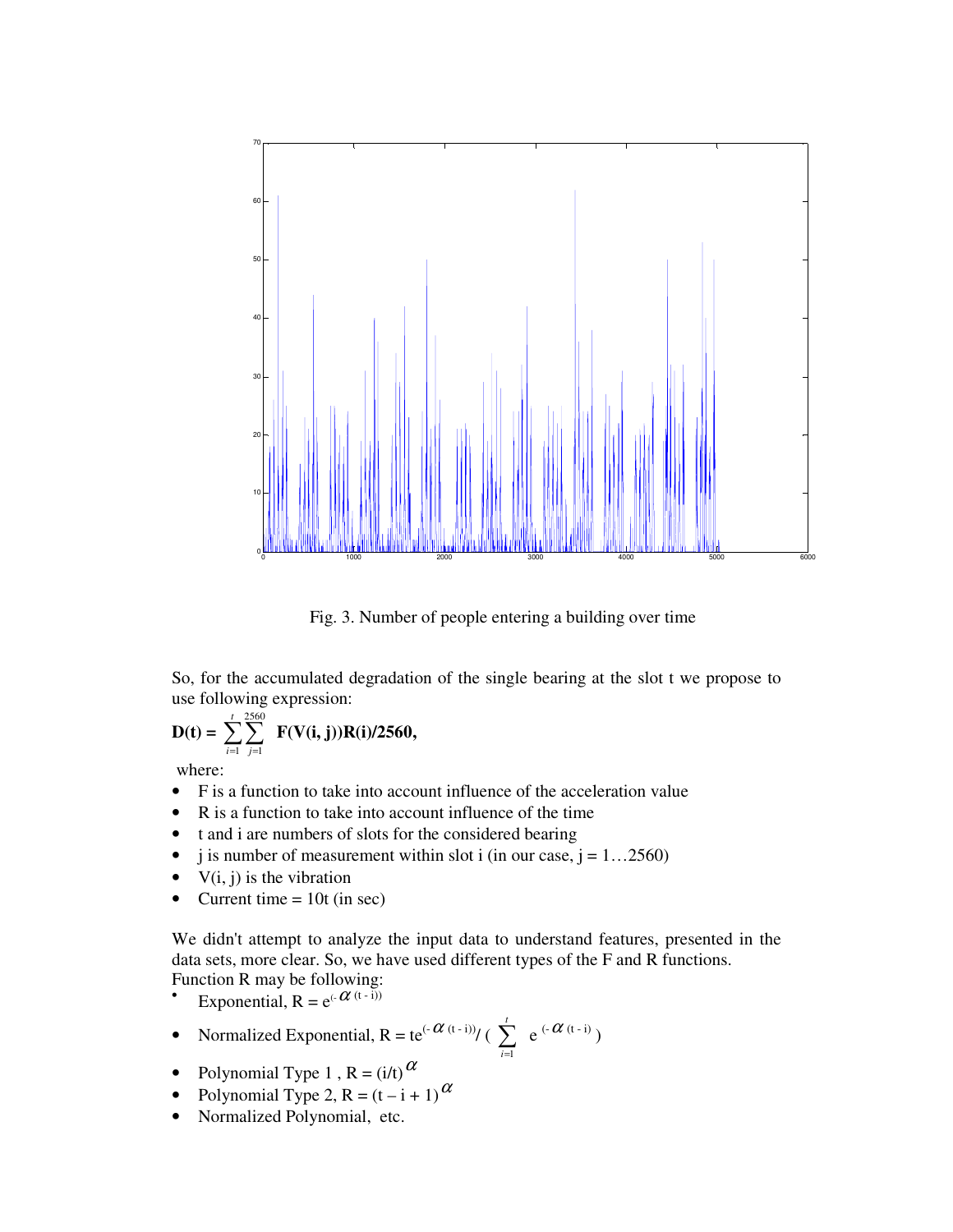Function F may be following:

- Polynomial ,  $F = V(i, j)$ <sup> $\beta$ </sup>
- Normalized Polynomial,  $F = \sum_{j=1}^{\infty}$ 2560 *j*=1  $V(i, j)$   $\beta$  /2560)<sup>(1/ $\beta$ )</sup>, etc.

The plot in Figure 4 shows typical example of the Normalized Polynomial Function F behavior depending of slot number - for the  $\beta = 3$  and Vertical Vibration of the second bearing from the Learning Data Set of the third operating conditions group .



Fig.4. Typical plot of the function F behavior

There are two possibilities to handle measured Horizontal and Vertical Vibration parameters:

- Use an Integral value and perform above proposed accumulation for integral value of the vibration - instead of measured value of the Horizontal and Vertical Vibrations.
- Use one of the wide-known Machine Learning methods for RUL prediction (for example, SVR – Support Vector Regression, RVM – Relevance Vector Machines, etc.) for obtained multi-parameter data - after performing an accumulation separately for the Horizontal and Vertical Vibrations.

Using of the Machine Learning methods assumes a large amount of the input data. For example, the training data set of the PHM-2008 Prognostics Data Challenge included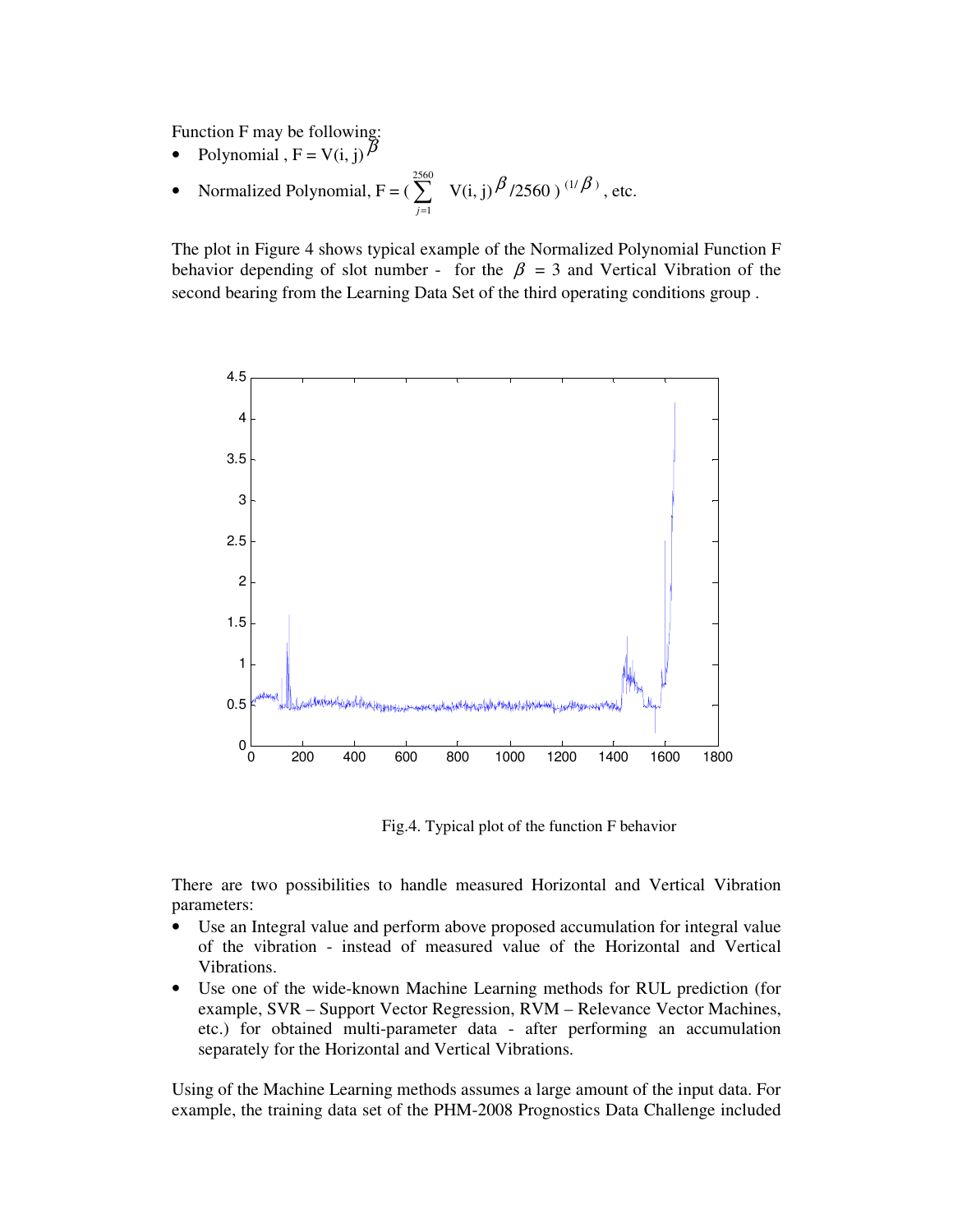218 different units [3]. The considered training data of the IEEE PHM 2012 Prognostic Challenge includes much smaller quantity - only 6 bearings from 3 different operating conditions groups. Therefore we should use the first approach. Unfortunately, we could not know what vibration (vertical or horizontal) is more significant and what is the phy*s*ical picture of the single vibration influence for the Integral vibration.

Due to limited time for the model development and investigation the only following function for Integral vibration was considered:

 $V = (wV_h^{\lambda} + (1 - w)V_v^{\lambda})^{1/\lambda},$ 

where

- V is Integral value of the vibration
- $\bullet$  V<sub>v</sub> and V<sub>h</sub> are measured values of the vertical and horizontal vibrations
- w is relative weight of the horizontal vibration significance.

Optimal values of types of the F and R functions and control parameters  $\alpha$ ,  $\beta$ , w and λ were defined by means of Cross-Validation under Learning Set.

There are two possibilities to search values of these control parameters:

- Define common values simultaneously for all operating conditions groups;
- Define individual values separately for single operating conditions groups.

Generally speaking, second approach can provide better accuracy, but it simultaneously leads for over-fitting due to small amount of training bearings in each of the operating conditions groups (two bearings per group). To avoid over-fitting, it is recommended usually to insert additional control parameter – Penalty for Regularization Error, as done at the machine learning methods SVR, RVM, etc. But it can help only if we are using function with high degree of freedom, as RBF (Radial Basis Functions), large-dimension polynomial, etc. The above proposed functions R, F and V have very low amount of control parameters and therefore the use of the Regularization Error couldn't help us to avoid over-fitting. So, to avoid the overfitting the only approach that could be implemented was the first one.

It was assumed, that for each "k" out of the 3 different operating condition groups, exists such an individual threshold value  $Thr(k)$ , that for the D value greater than Thr(k) the bearing fails. In another words, for a single bearing from operational condition group k the estimated failure time t is calculated as

min  $D(t)$ , s.t.  $D(t)$  > Thr(k), where Thr(k) is the Accumulated Degradation Threshold for the operational condition group  $k$  ( $k = 1...3$ ).

The optimal values of thresholds were defined by means of Cross-Validation under Learning Set separately for each of the operational condition groups.

## V. ACCURACY CRITERIA

Various accuracy metrics have been considered in [11] to evaluate the quality of prognostics (selected prediction model). They may be divided into two classes:

- Metrics, based on absolute accuracy;
- Metrics, based on relative accuracy.

On the PHM-2008 Prognostics Data Challenge the score of the single RUL prediction is defined as the exponential penalty to the absolute prediction error and the score of an algorithm is defined as the total score from all the predictions [12].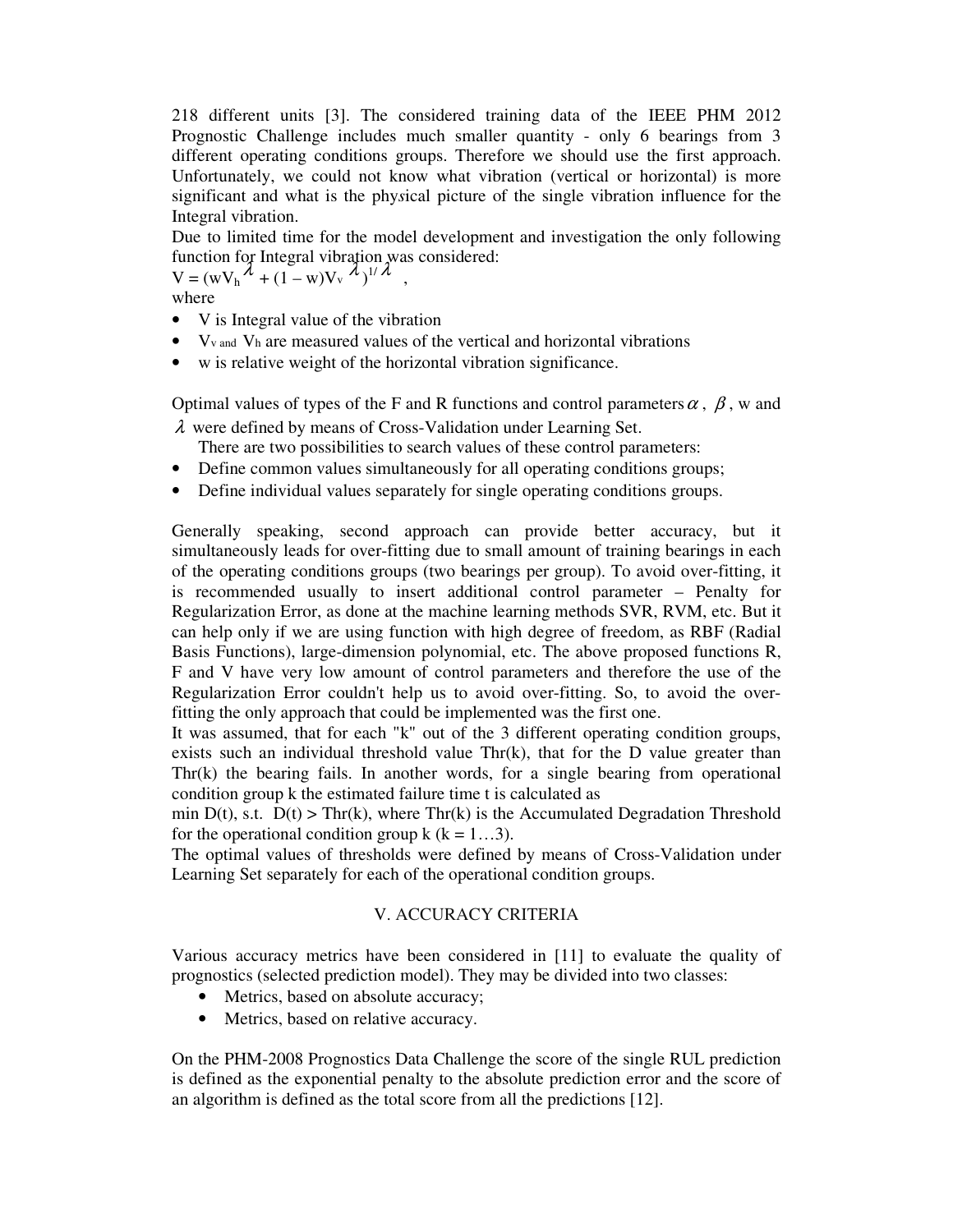On the IEEE PHM 2012 Prognostic Challenge the score of the single RUL prediction is defined as the exponential penalty to the relative prediction error. The score of accuracy for experiment i is defined as follows [13]:

| exp( $(-\ln(0.5)(\text{RelEr}[i]/5))$ , if RelEr[i] <= 0  $Score[i] = |$ | exp( $(ln(0.5)(RelEr[i])/20)$ , if RelEr[i] > 0

where RelEr $[i]$  is the relative error (in percents) of prediction for test number i,  $i = 1...11$ . The final score of all RUL estimates is defined as the mean of all 11 experiment's score.

## VI. TRAINING OF THE PROPOSED MODEL

There are several alternatives to perform the cross-validation. General approach is to divide the available data into two groups, one used as the training set and the other as the validation set – and to repeat this procedure several times. Really it is possible only for fully independent data, not for time-series. From our point of view, it is noncorrect to use initial part of the single time-series as training set and other part as validation set, because we don't know End-of-Life of the current unit and so we could not know RUL values for initial points of this time-series for current unit (which are points of the training set).

So, for each of the operating conditions groups we have used 2-fold Cross-Validation, i.e. one bearing from single operating conditions group was considered as training and other – as validation, and after this the procedure was repeated with appropriate bearing exchange.

Another question is how to select inspection points (censored, last measured times) for the validation set. It isn't correct to use last measured times from Test Data Set, time cycle number isn't significant parameter – it is rather ratio of time cycle number for full time-series length, but full time-series length is un-known for test time-series! For Validation Set we proposed to construct four inspection points as relative parts of the full time-series length, with the following relations: 50%, 70%, 85% and 95 % of the bearing End-of-Life time. Consequently, the full Score for the Cross-Validation procedure is calculated as

$$
\sum_{k=1}^{3} \sum_{p=1}^{2} \sum_{m=1}^{4}
$$
 Score(k, p, m in condition, that Training Bearing Index = 3 - p)/24,

where:

- k is the index of the operating conditions group
- p is the index of bearing within learning data set of k-th operating conditions group
- m is the index of the inspection point.

Types of smoothing F and R functions and optimal values of the control parameters  $\alpha$ ,  $\beta$ , w and  $\lambda$  are selected to maximize Validation Full Score.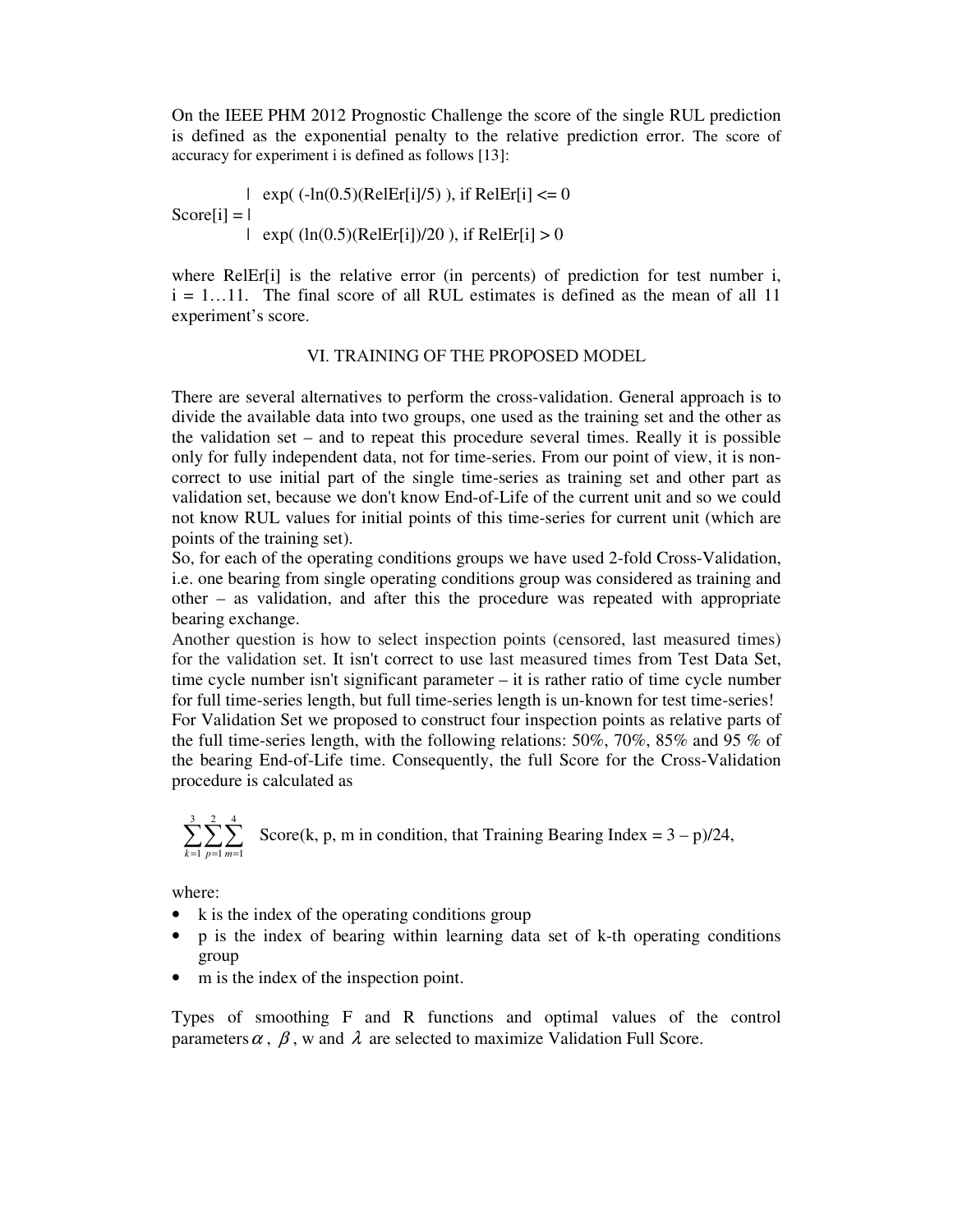## VII. CROSS-ENTROPY METHOD

Selection of the types of the smoothing F and R functions was performed by means of simple comparison of the possible alternatives. To select optimal values of the numerical parameters  $\alpha$ ,  $\beta$ , w and  $\lambda$  by means of simple enumeration is impossible. On the other hand, to use some methods, based on gradient or pseudo-gradient calculation are also impossible. In such optimization algorithms the initial guesses for the parameters are very crucial, but for many real tasks the Goal Function isn't convex and has many Local Minimums.

For Global Optimization Task one should use some Random Search oriented method – Cross-Entropy Optimization. The method derives its name from the cross-entropy (Kullback-Leibler) distance - a well known measure of "information", which has been successfully applied in diverse fields of engineering and science. Initially the Cross-Entropy method was developed for discrete optimization [14], but later was successfully extended for continuous optimization [15, 16]. It is relatively new random search-oriented approach (in comparison with Genetic Algorithm, implemented as Toolbox in Matlab, or Simulated Annealing Algorithm), but it has provided very good results for several analogous tasks.

#### VIII. CASE STUDY

The proposed RUL estimation method is tested using the 11 bearings from three operating conditions groups, provided by the IEEE PHM 2012 Prognostic Challenge Competition [1]. A total score of 0.28 was achieved, which is the overall best in the competition. Details of the RUL prediction accuracy are following:

- Within first operating conditions group the RUL accuracy prediction of the three bearings are good, accuracy prediction of the one bearing RUL is moderate, and RUL prediction of the one bearing is wrong.
- Within second operating conditions group the RUL accuracy prediction of the two bearings are good, accuracy prediction of the one bearing RUL is moderate, and RUL predictions of the two bearings are wrong.
- RUL Prediction of the one bearing from third operating conditions was wrong.

## IX. CONCLUSIONS

Accurate unit Remaining Useful Life prediction is critical to effective condition based maintenance. In the last ten years a lot of RUL prediction methods were developed, but most of them are applicable only for "with trendability" or "without trendability" (non-trendability) periodical statistics. In this article which describes the case of nontrendability statistics with small amount of units in the learning data set, an advanced model of the data-driven prognostics methods has been presented. The presented suggestion is based on the use of smoothed accumulation of the measured parameters. The proposed approach is validated using the monitoring data collected in the field from bearings on a FEMTO-ST institute. Experimental results show that the developed model produces satisfactory RUL prediction estimations. To improve accuracy, in future it is supposed to construct more carefully the smoothing functions for measured parameters accumulation, by means of investigation of knowledge of the bearing degradation physical process. Such, the hybrid models will be used instead of the data-driven one.